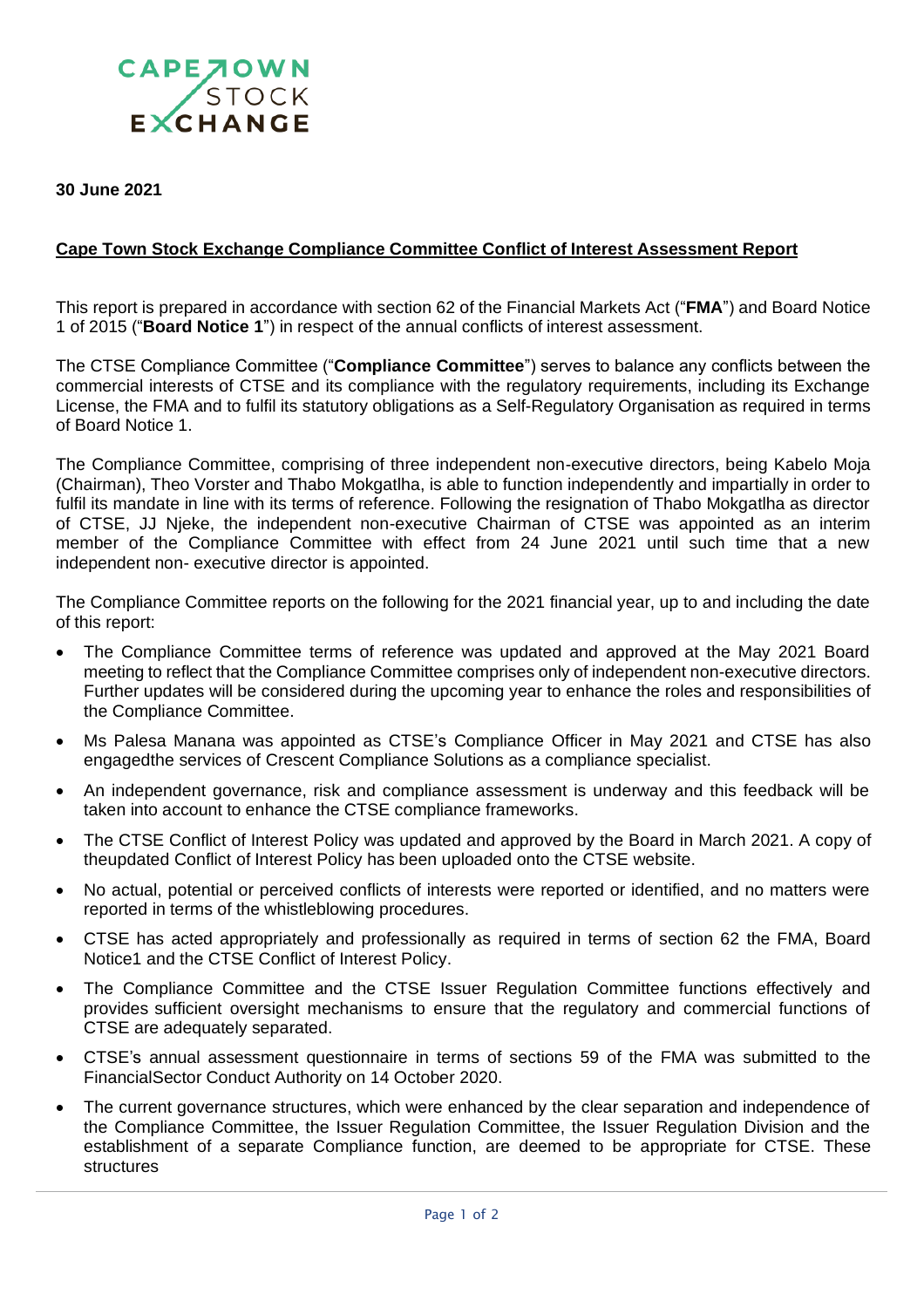

will continue to be assessed as the business grows to ensure that the required level of oversight and integrity is maintained and the feedback from the governance, risk and compliance assessments will be taken into account.

Yours Sincerely

Palesa Manana Compliance Officer For and on behalf of the CTSE Compliance Committee